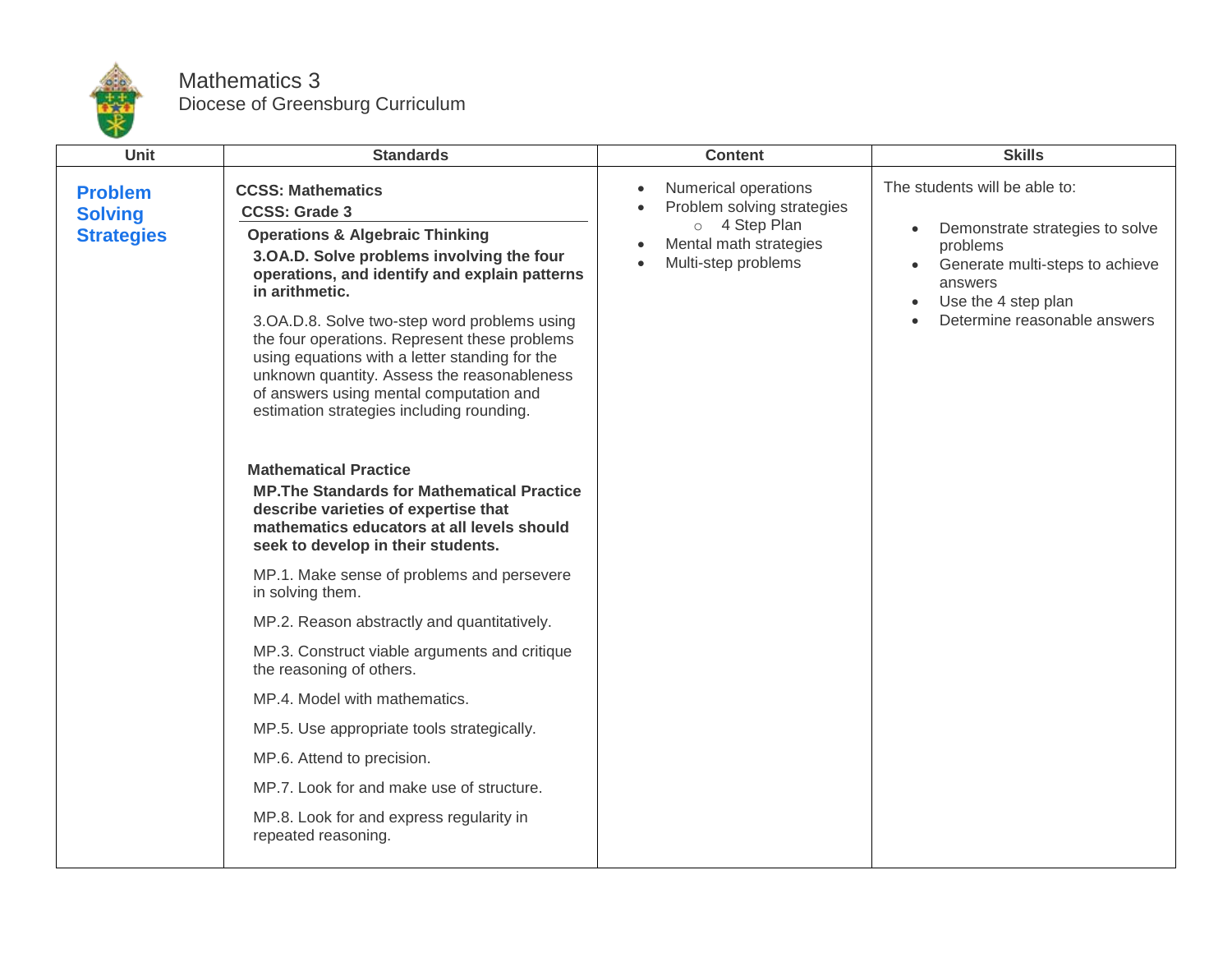| <b>Unit</b> | <b>Standards</b>                                                                                                                           | <b>Content</b> | <b>Skills</b> |
|-------------|--------------------------------------------------------------------------------------------------------------------------------------------|----------------|---------------|
|             |                                                                                                                                            |                |               |
|             | <b>NCTM: Mathematics</b><br>NCTM: Grades 3 - 5                                                                                             |                |               |
|             | <b>Number &amp; Operations</b>                                                                                                             |                |               |
|             | <b>Compute fluently and make reasonable</b><br>estimates                                                                                   |                |               |
|             | develop and use strategies to estimate<br>computations involving fractions and decimals in<br>situations relevant to students' experience; |                |               |
|             | Algebra<br>Understand patterns, relations, and<br>functions                                                                                |                |               |
|             | describe, extend, and make generalizations<br>about geometric and numeric patterns;                                                        |                |               |
|             | represent and analyze patterns and functions,<br>using words, tables, and graphs.                                                          |                |               |
|             | Represent and analyze mathematical<br>situations and structures using algebraic<br>symbols                                                 |                |               |
|             | identify such properties as commutativity,<br>associativity, and distributivity and use them to<br>compute with whole numbers;             |                |               |
|             | express mathematical relationships using<br>equations.                                                                                     |                |               |
|             | Use mathematical models to represent and<br>understand quantitative relationships                                                          |                |               |
|             | model problem situations with objects and use<br>representations such as graphs, tables, and<br>equations to draw conclusions.             |                |               |
|             | <b>Geometry</b><br>Use visualization, spatial reasoning, and<br>geometric modeling to solve problems                                       |                |               |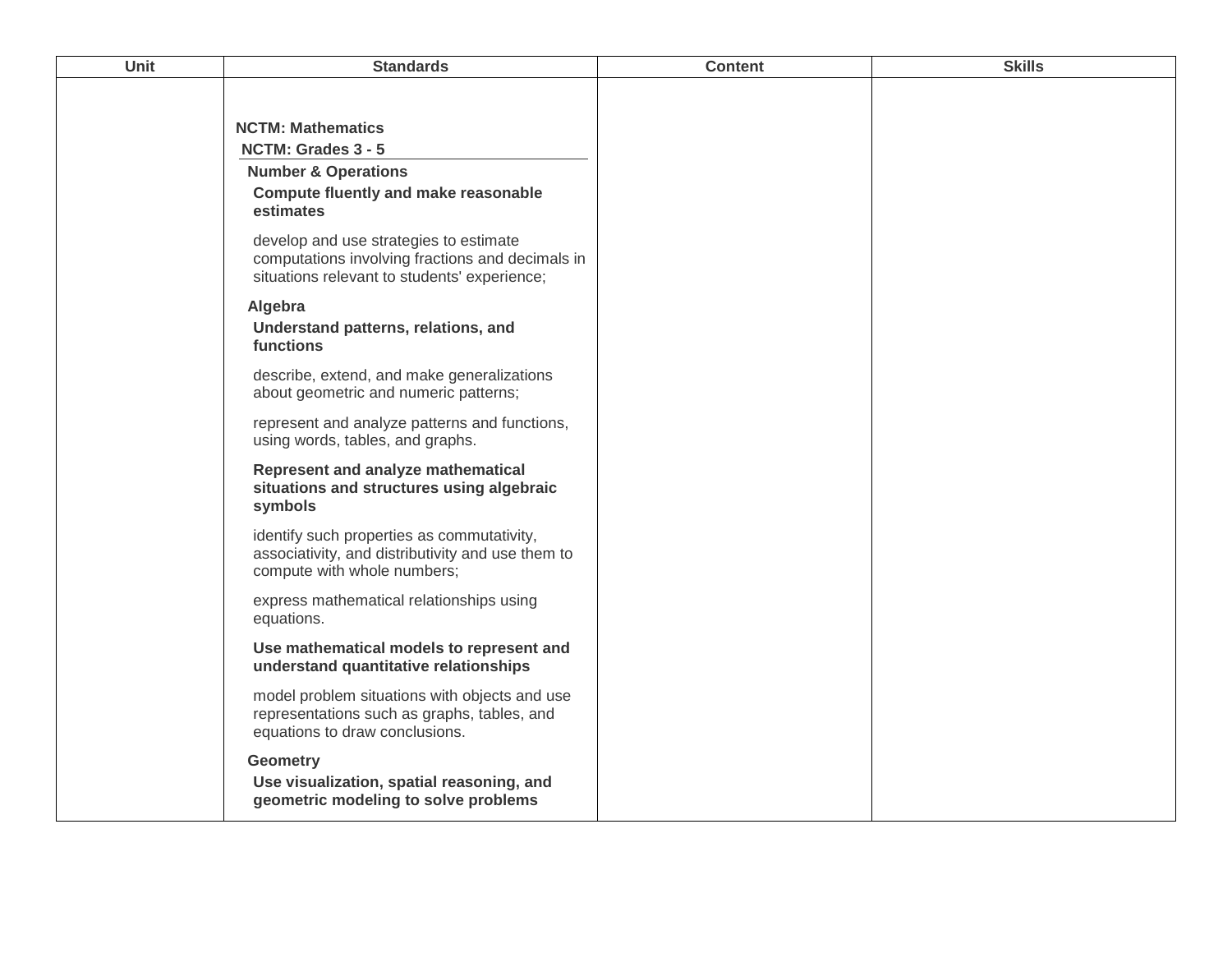| Unit                                            | <b>Standards</b>                                                                                                                                                                                                | <b>Content</b>                                                                                                                                           | <b>Skills</b>                                                                                                                                                                                                       |
|-------------------------------------------------|-----------------------------------------------------------------------------------------------------------------------------------------------------------------------------------------------------------------|----------------------------------------------------------------------------------------------------------------------------------------------------------|---------------------------------------------------------------------------------------------------------------------------------------------------------------------------------------------------------------------|
|                                                 | use geometric models to solve problems in<br>other areas of mathematics, such as number<br>and measurement;                                                                                                     |                                                                                                                                                          |                                                                                                                                                                                                                     |
|                                                 | <b>Process Standards</b><br><b>Problem Solving</b>                                                                                                                                                              |                                                                                                                                                          |                                                                                                                                                                                                                     |
|                                                 | Build new mathematical knowledge through<br>problem solving                                                                                                                                                     |                                                                                                                                                          |                                                                                                                                                                                                                     |
|                                                 | Solve problems that arise in mathematics and in<br>other contexts                                                                                                                                               |                                                                                                                                                          |                                                                                                                                                                                                                     |
|                                                 | Apply and adapt a variety of appropriate<br>strategies to solve problems                                                                                                                                        |                                                                                                                                                          |                                                                                                                                                                                                                     |
|                                                 | <b>Communication</b>                                                                                                                                                                                            |                                                                                                                                                          |                                                                                                                                                                                                                     |
|                                                 | Organize and consolidate their mathematical<br>thinking through communication                                                                                                                                   |                                                                                                                                                          |                                                                                                                                                                                                                     |
|                                                 | Communicate their mathematical thinking<br>coherently and clearly to peers, teachers, and<br>others                                                                                                             |                                                                                                                                                          |                                                                                                                                                                                                                     |
|                                                 | © Copyright 2010. National Governors Association<br>Center for Best Practices and Council of Chief<br>State School Officers. All rights reserved.                                                               |                                                                                                                                                          |                                                                                                                                                                                                                     |
| <b>Math</b><br><b>Vocabulary</b><br><b>List</b> | Grade 3 Vocabulary.docx                                                                                                                                                                                         | Grade 3 Vocabulary.docx                                                                                                                                  |                                                                                                                                                                                                                     |
| <b>Place Value</b>                              | <b>CCSS: Mathematics</b><br><b>CCSS: Grade 3</b><br><b>Number &amp; Operations in Base Ten</b><br>3.NBT.A. Use place value understanding and<br>properties of operations to perform multi-<br>digit arithmetic. | The students will know and<br>understand the following content:<br>Place value through<br>$\bullet$<br>thousands<br>Number comparison<br>Numerical order | The students will be able to:<br>Model numbers with base ten<br>$\bullet$<br>blocks<br>Write numbers in expanded,<br>$\bullet$<br>standard, and word form<br>Translate between the forms of<br>$\bullet$<br>numbers |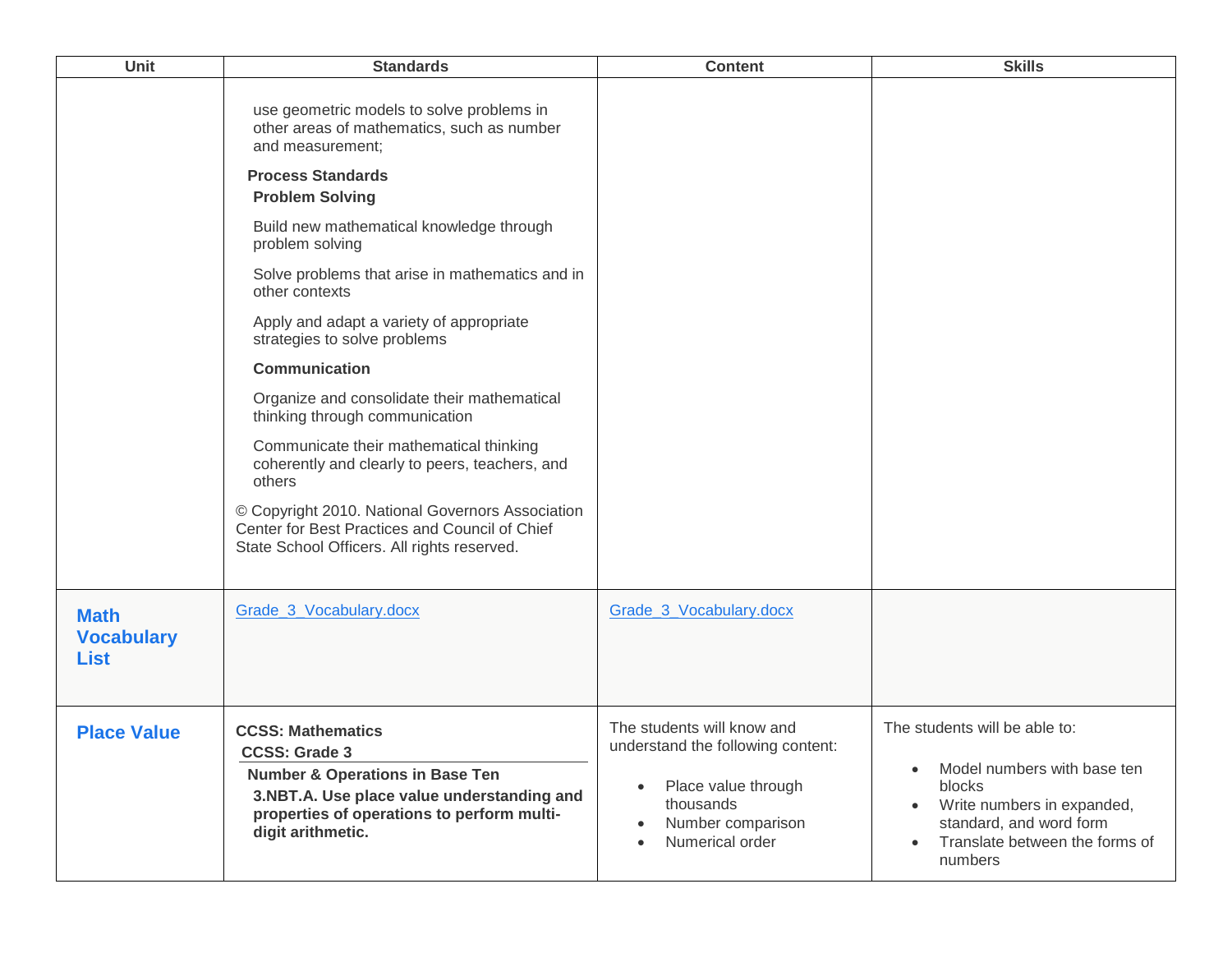| Unit                                      | <b>Standards</b>                                                                                                                                                                                                                                                                                                                                                                                                                                                                                             | <b>Content</b>                                                                                                                                                                                                                                                                                    | <b>Skills</b>                                                                                                                                                                                                                                                                   |
|-------------------------------------------|--------------------------------------------------------------------------------------------------------------------------------------------------------------------------------------------------------------------------------------------------------------------------------------------------------------------------------------------------------------------------------------------------------------------------------------------------------------------------------------------------------------|---------------------------------------------------------------------------------------------------------------------------------------------------------------------------------------------------------------------------------------------------------------------------------------------------|---------------------------------------------------------------------------------------------------------------------------------------------------------------------------------------------------------------------------------------------------------------------------------|
|                                           | 3.NBT.A.1. Use place value understanding to<br>round whole numbers to the nearest 10 or 100.<br>3.NBT.A.2. Fluently add and subtract within<br>1000 using strategies and algorithms based on<br>place value, properties of operations, and/or the<br>relationship between addition and subtraction.<br>3.NBT.A.3. Multiply one-digit whole numbers by<br>multiples of 10 in the range 10-90 (e.g., $9 \times 80$ ,<br>$5 \times 60$ ) using strategies based on place value<br>and properties of operations. | Methods of and reasons for<br>estimation/rounding                                                                                                                                                                                                                                                 | Compare numbers using place<br>value<br>Order numbers<br>Round numbers to nearest ten<br>or hundred to estimate                                                                                                                                                                 |
|                                           | <b>NCTM: Mathematics</b>                                                                                                                                                                                                                                                                                                                                                                                                                                                                                     |                                                                                                                                                                                                                                                                                                   |                                                                                                                                                                                                                                                                                 |
|                                           | NCTM: Grades 3 - 5<br><b>Number &amp; Operations</b><br>Understand numbers, ways of representing<br>numbers, relationships among numbers, and<br>number systems<br>understand the place-value structure of the<br>base-ten number system and be able to<br>represent and compare whole numbers and<br>decimals;<br>© Copyright 2010. National Governors Association<br>Center for Best Practices and Council of Chief<br>State School Officers. All rights reserved.                                         |                                                                                                                                                                                                                                                                                                   |                                                                                                                                                                                                                                                                                 |
| <b>Addition and</b><br><b>Subtraction</b> | <b>CCSS: Mathematics</b><br><b>CCSS: Grade 3</b><br><b>Number &amp; Operations in Base Ten</b><br>3.NBT.A. Use place value understanding and<br>properties of operations to perform multi-<br>digit arithmetic.<br>3.NBT.A.2. Fluently add and subtract within<br>1000 using strategies and algorithms based on<br>place value, properties of operations, and/or the<br>relationship between addition and subtraction.                                                                                       | The students will know and<br>understand the following content:<br>Addition up to 4 digits<br>Subtraction up to 4 digit<br>numbers<br>Properties (Commutative,<br>Associative, Distributive,<br>Identity/Zero)<br>Estimate/ Estimate to check<br>for a reasonable answer<br>Rounding<br>$\bullet$ | The students will be able to:<br>Addition:<br>Identify operational / relational<br>symbols<br>• Use strategies to add mentally<br>Apply properties of addition<br>$\bullet$<br>Estimate sums using rounding<br>rules<br>Model to explore adding 3 digit<br>$\bullet$<br>numbers |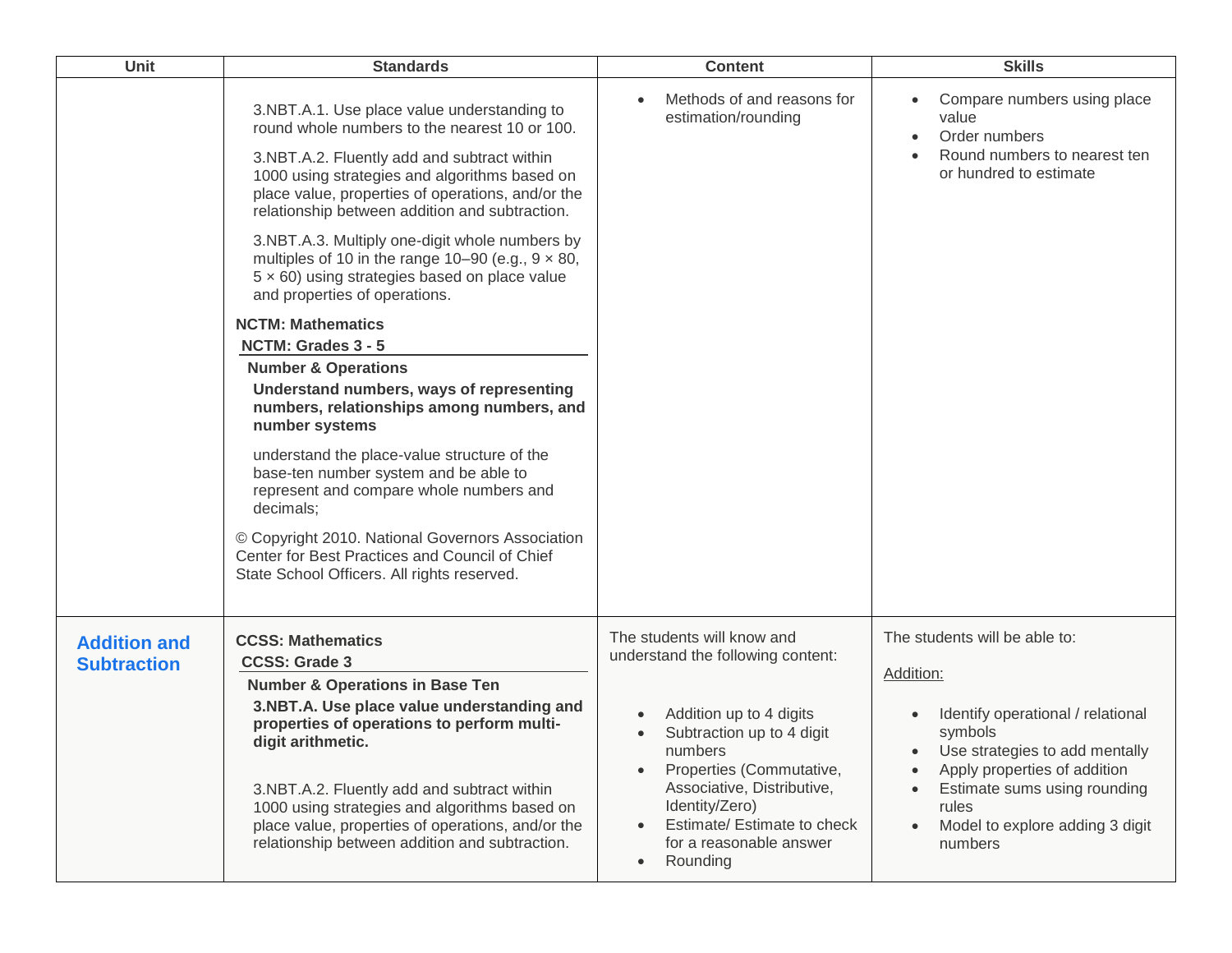| Unit                  | <b>Standards</b>                                                                                                                                                                                                                                                                                                                                                                                                                                                                                                                                                                                                                                                                                                                                                                                                                                                                                                                                                                                                                                    | <b>Content</b>                                                                                                                                                                                                                                                                          | <b>Skills</b>                                                                                                                                                                                                                                                                                                                                                                                                                                               |
|-----------------------|-----------------------------------------------------------------------------------------------------------------------------------------------------------------------------------------------------------------------------------------------------------------------------------------------------------------------------------------------------------------------------------------------------------------------------------------------------------------------------------------------------------------------------------------------------------------------------------------------------------------------------------------------------------------------------------------------------------------------------------------------------------------------------------------------------------------------------------------------------------------------------------------------------------------------------------------------------------------------------------------------------------------------------------------------------|-----------------------------------------------------------------------------------------------------------------------------------------------------------------------------------------------------------------------------------------------------------------------------------------|-------------------------------------------------------------------------------------------------------------------------------------------------------------------------------------------------------------------------------------------------------------------------------------------------------------------------------------------------------------------------------------------------------------------------------------------------------------|
|                       | <b>Mathematical Practice</b><br><b>MP. The Standards for Mathematical Practice</b><br>describe varieties of expertise that<br>mathematics educators at all levels should<br>seek to develop in their students.<br>MP.6. Attend to precision.<br><b>NCTM: Mathematics</b><br>NCTM: Grades 3 - 5<br><b>Number &amp; Operations</b><br><b>Compute fluently and make reasonable</b><br>estimates<br>develop fluency in adding, subtracting,<br>multiplying, and dividing whole numbers;<br>develop and use strategies to estimate the<br>results of whole-number computations and to<br>judge the reasonableness of such results;<br>select appropriate methods and tools for<br>computing with whole numbers from among<br>mental computation, estimation, calculators, and<br>paper and pencil according to the context and<br>nature of the computation and use the selected<br>method or tools<br>© Copyright 2010. National Governors Association<br>Center for Best Practices and Council of Chief<br>State School Officers. All rights reserved. | Reasons and examples on<br>using mental math<br>Discovering patterns in<br>$\bullet$<br>numerical computations<br>Addition and subtraction up<br>$\bullet$<br>to four digits with<br>regrouping.<br>Solving<br>$\bullet$<br>equations/inequalities<br>Operational/relational<br>symbols | Practice addition to problem<br>solve<br>Use correct vocabulary: sum,<br>addends<br>Addition up to four digits with<br>regrouping.<br>Subtraction:<br>Identify operational / relational<br>symbols<br>Use strategies to subtract<br>mentally<br>Estimate differences using<br>rounding rules<br>Model subtraction with<br>regrouping<br>Subtract across zeros<br>Use correct vocabulary:<br>difference<br>Subtraction up to four digits with<br>regrouping. |
| <b>Multiplication</b> | <b>CCSS: Mathematics</b><br><b>CCSS: Grade 3</b><br><b>Operations &amp; Algebraic Thinking</b><br>3.OA.A. Represent and solve problems<br>involving multiplication and division.<br>3.OA.A.1. Interpret products of whole numbers,<br>e.g., interpret $5 \times 7$ as the total number of<br>objects in 5 groups of 7 objects each.                                                                                                                                                                                                                                                                                                                                                                                                                                                                                                                                                                                                                                                                                                                 | The students will know and<br>understand the following content:<br>Multiplication facts through<br>12<br>Multiplication properties<br>$\bullet$<br>(Commutative, Distributive,<br>Associative, Zero/Identity)<br>Multiplication strategies<br>(picture, arrays, repeated                | The students will be able to:<br>• Relate multiplication to addition<br>Use correct vocabulary<br>$\bullet$<br>including factor and product<br>Use models to explain the<br>$\bullet$<br>meaning of multiplication<br>Multiply using arrays<br>$\bullet$<br>Demonstrate fluency<br>$\bullet$                                                                                                                                                                |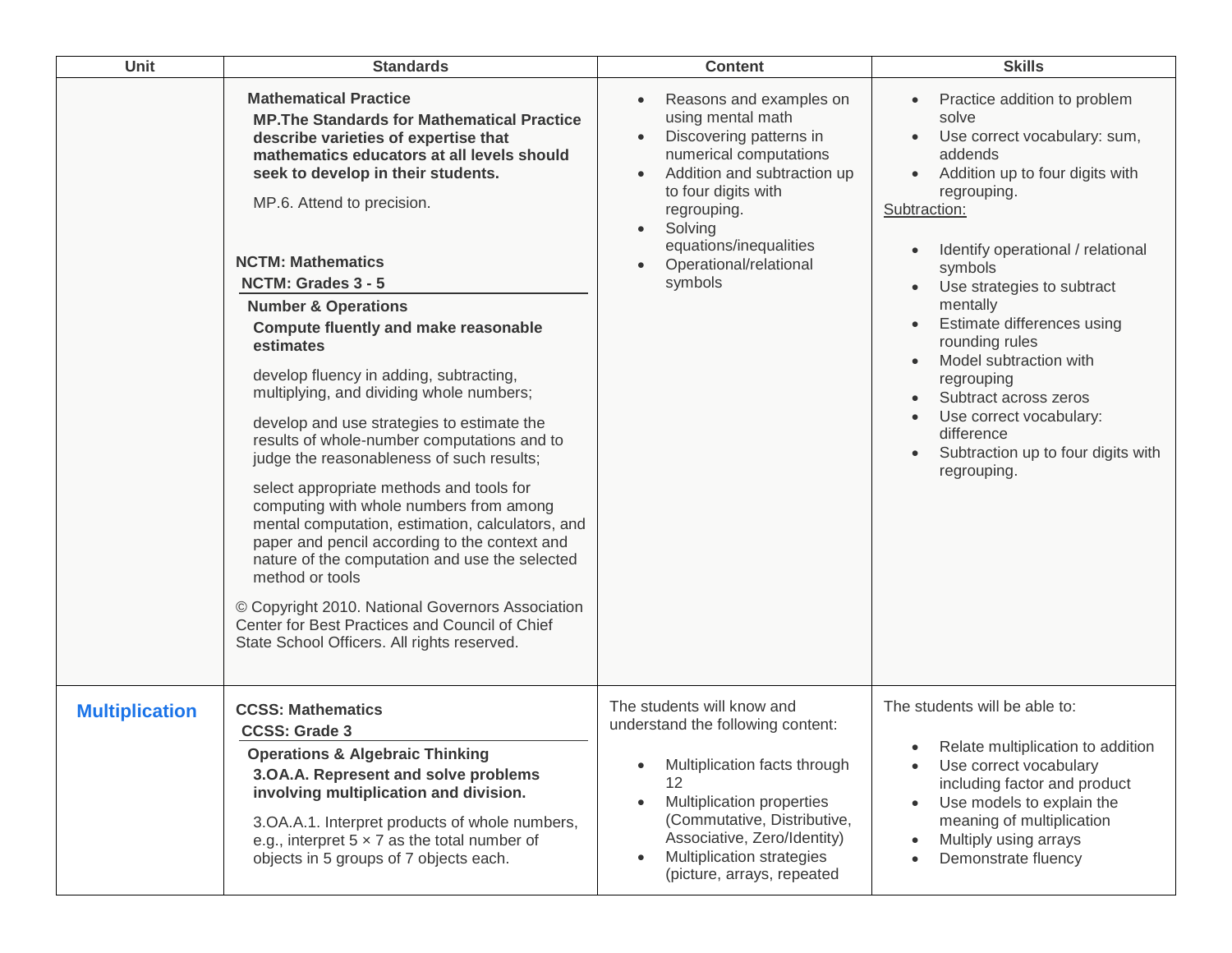| Unit | <b>Standards</b>                                                                                                                                                                                                                                                                                                                    | <b>Content</b>                                                                                                                                                                                                    | <b>Skills</b>                                                                                                                                                                                               |
|------|-------------------------------------------------------------------------------------------------------------------------------------------------------------------------------------------------------------------------------------------------------------------------------------------------------------------------------------|-------------------------------------------------------------------------------------------------------------------------------------------------------------------------------------------------------------------|-------------------------------------------------------------------------------------------------------------------------------------------------------------------------------------------------------------|
|      | 3.OA.A.3. Use multiplication and division within<br>100 to solve word problems in situations<br>involving equal groups, arrays, and<br>measurement quantities.<br>3.OA.A.4. Determine the unknown whole<br>number in a multiplication or division equation<br>relating three whole numbers.                                         | addition, number lines,<br>number patterns, models,<br>table/chart)<br>Estimation<br>$\bullet$<br>Solve multiplication<br>equations<br><b>Fact Families</b><br>$\bullet$<br>Interpret models<br>Repeated addition | Apply properties of multiplication<br>$\bullet$<br>to multiply 3 factors<br>Estimation<br>$\bullet$<br>Model a multiplication equation<br>Make fact families<br>Use repeated addition to solve a<br>problem |
|      | 3.OA.B. Understand properties of<br>multiplication and the relationship between<br>multiplication and division.                                                                                                                                                                                                                     |                                                                                                                                                                                                                   |                                                                                                                                                                                                             |
|      | 3.OA.B.5. Apply properties of operations as<br>strategies to multiply and divide.                                                                                                                                                                                                                                                   |                                                                                                                                                                                                                   |                                                                                                                                                                                                             |
|      | 3.OA.C. Multiply and divide within 100.                                                                                                                                                                                                                                                                                             |                                                                                                                                                                                                                   |                                                                                                                                                                                                             |
|      | 3.OA.C.7. Fluently multiply and divide within<br>100, using strategies such as the relationship<br>between multiplication and division (e.g.,<br>knowing that $8 \times 5 = 40$ , one knows $40 \div 5 = 8$ )<br>or properties of operations. By the end of Grade<br>3, know from memory all products of two one-<br>digit numbers. |                                                                                                                                                                                                                   |                                                                                                                                                                                                             |
|      | 3.OA.D. Solve problems involving the four<br>operations, and identify and explain patterns<br>in arithmetic.                                                                                                                                                                                                                        |                                                                                                                                                                                                                   |                                                                                                                                                                                                             |
|      | 3.OA.D.9. Identify arithmetic patterns (including<br>patterns in the addition table or multiplication<br>table), and explain them using properties of<br>operations.                                                                                                                                                                |                                                                                                                                                                                                                   |                                                                                                                                                                                                             |
|      | <b>NCTM: Mathematics</b>                                                                                                                                                                                                                                                                                                            |                                                                                                                                                                                                                   |                                                                                                                                                                                                             |
|      | NCTM: Grades 3 - 5                                                                                                                                                                                                                                                                                                                  |                                                                                                                                                                                                                   |                                                                                                                                                                                                             |
|      | <b>Number &amp; Operations</b>                                                                                                                                                                                                                                                                                                      |                                                                                                                                                                                                                   |                                                                                                                                                                                                             |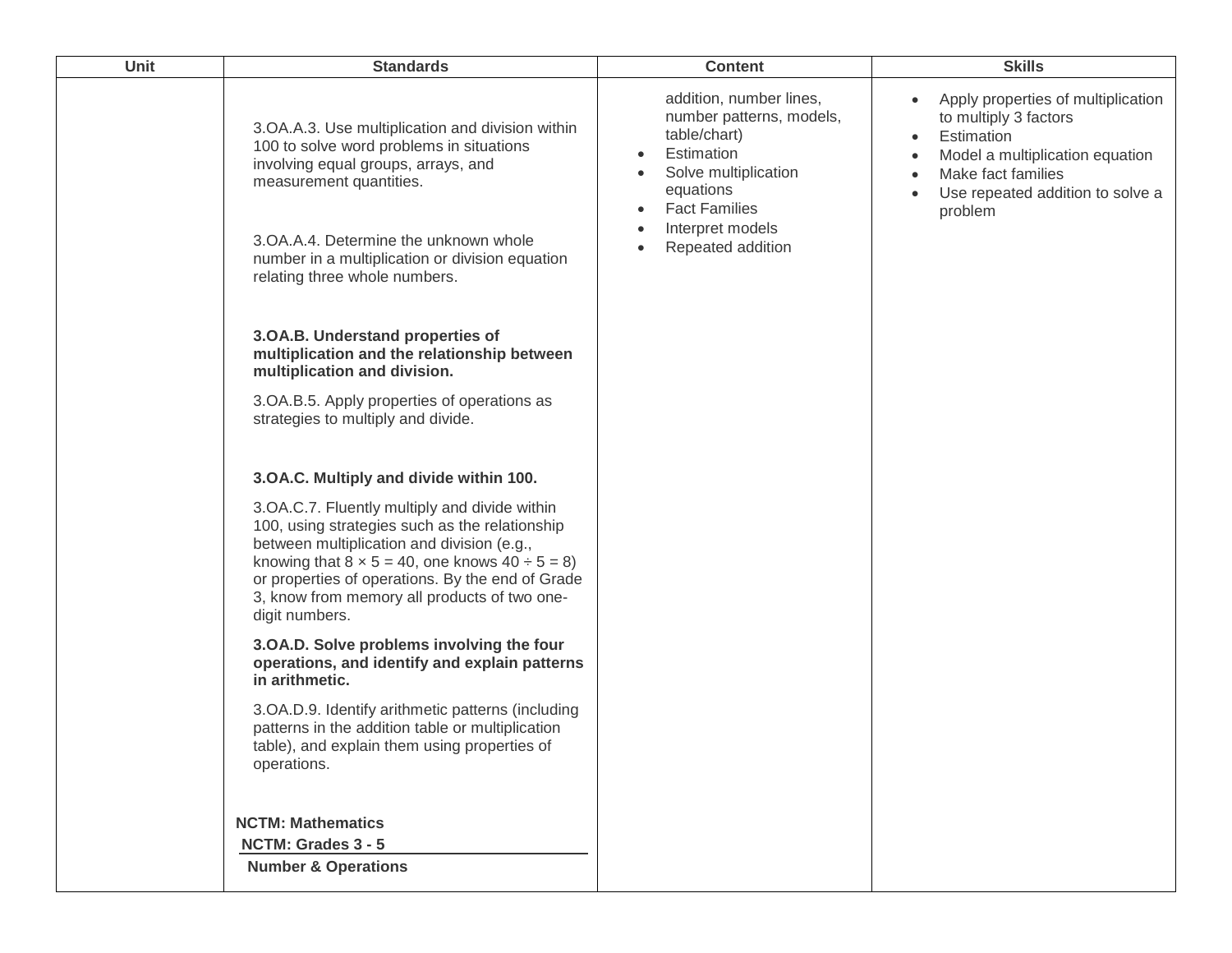| Unit            | <b>Standards</b>                                                                                                                                                                 | <b>Content</b>                                                                                                                                                      | <b>Skills</b>                                                                          |
|-----------------|----------------------------------------------------------------------------------------------------------------------------------------------------------------------------------|---------------------------------------------------------------------------------------------------------------------------------------------------------------------|----------------------------------------------------------------------------------------|
|                 | Understand numbers, ways of representing<br>numbers, relationships among numbers, and<br>number systems                                                                          |                                                                                                                                                                     |                                                                                        |
|                 | recognize equivalent representations for the<br>same number and generate them by<br>decomposing and composing numbers;                                                           |                                                                                                                                                                     |                                                                                        |
|                 | Understand meanings of operations and<br>how they relate to one another                                                                                                          |                                                                                                                                                                     |                                                                                        |
|                 | understand various meanings of multiplication<br>and division;                                                                                                                   |                                                                                                                                                                     |                                                                                        |
|                 | understand the effects of multiplying and<br>dividing whole numbers;                                                                                                             |                                                                                                                                                                     |                                                                                        |
|                 | understand and use properties of operations,<br>such as the distributivity of multiplication over<br>addition.                                                                   |                                                                                                                                                                     |                                                                                        |
|                 | <b>Compute fluently and make reasonable</b><br>estimates                                                                                                                         |                                                                                                                                                                     |                                                                                        |
|                 | develop fluency with basic number<br>combinations for multiplication and division and<br>use these combinations to mentally compute<br>related problems, such as 3050            |                                                                                                                                                                     |                                                                                        |
|                 | develop fluency in adding, subtracting,<br>multiplying, and dividing whole numbers;                                                                                              |                                                                                                                                                                     |                                                                                        |
|                 | develop and use strategies to estimate the<br>results of whole-number computations and to<br>judge the reasonableness of such results;                                           |                                                                                                                                                                     |                                                                                        |
|                 | © Copyright 2010. National Governors Association<br>Center for Best Practices and Council of Chief<br>State School Officers. All rights reserved.                                |                                                                                                                                                                     |                                                                                        |
| <b>Division</b> | <b>CCSS: Mathematics</b><br><b>CCSS: Grade 3</b><br><b>Operations &amp; Algebraic Thinking</b><br>3.OA.A. Represent and solve problems<br>involving multiplication and division. | Division by 1, and 0 rules<br>$\bullet$<br>Division facts through 12<br>Multiplication and division<br>are inverse operations<br><b>Fact Families</b><br>Estimation | The students will be able to:<br>Model division<br>$\bullet$<br>Model as equal sharing |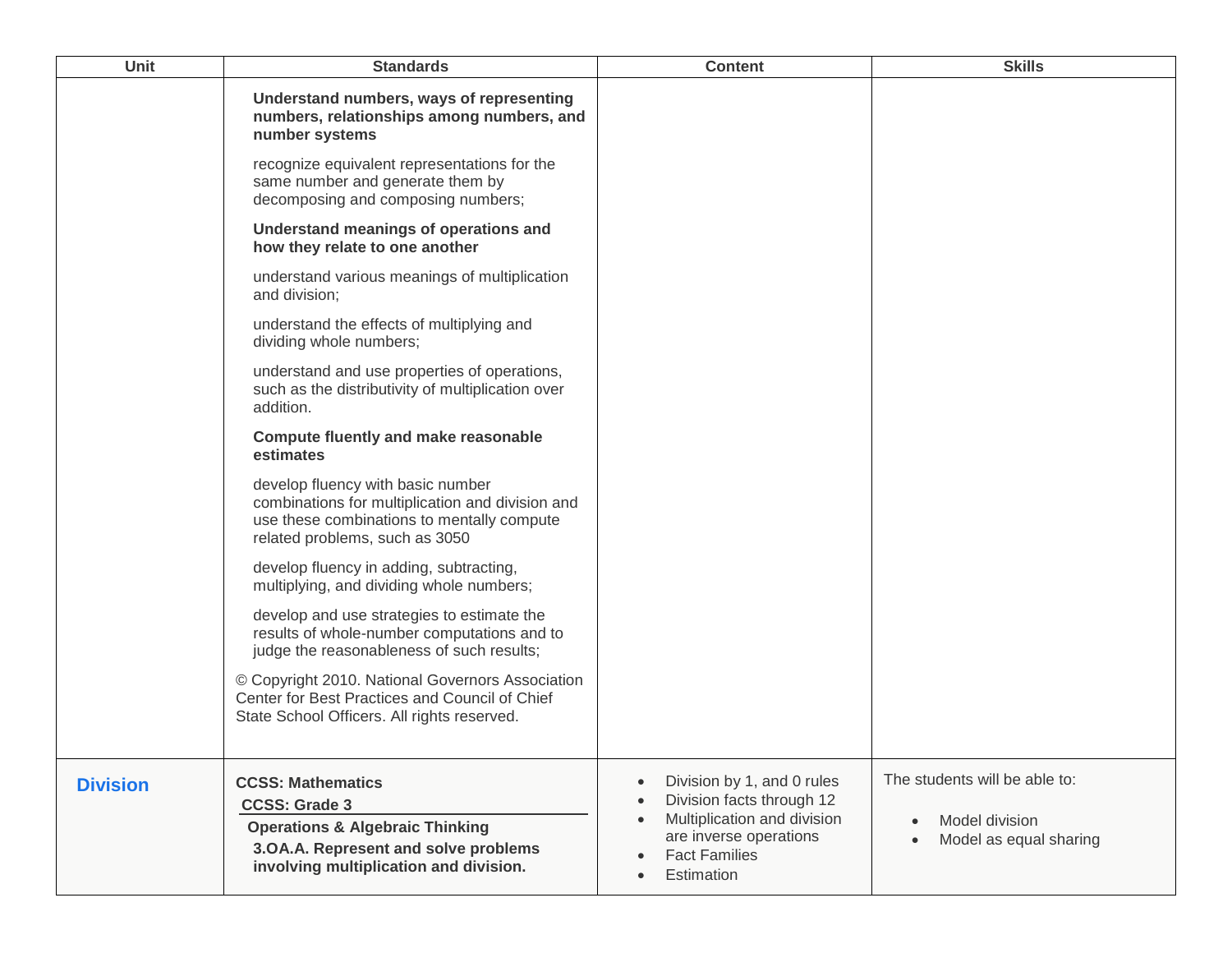| Unit | <b>Standards</b>                                                                                                                                                                                                                                                                                                                                                                                                                                                                                                                                                                                                                                                                                                                                                                                                                                                                  | <b>Content</b>                | <b>Skills</b>                                                                                                                                                                                                                                                                                                                                                |
|------|-----------------------------------------------------------------------------------------------------------------------------------------------------------------------------------------------------------------------------------------------------------------------------------------------------------------------------------------------------------------------------------------------------------------------------------------------------------------------------------------------------------------------------------------------------------------------------------------------------------------------------------------------------------------------------------------------------------------------------------------------------------------------------------------------------------------------------------------------------------------------------------|-------------------------------|--------------------------------------------------------------------------------------------------------------------------------------------------------------------------------------------------------------------------------------------------------------------------------------------------------------------------------------------------------------|
|      | 3.OA.A.2. Interpret whole-number quotients of<br>whole numbers, e.g., interpret $56 \div 8$ as the<br>number of objects in each share when 56<br>objects are partitioned equally into 8 shares, or<br>as a number of shares when 56 objects are<br>partitioned into equal shares of 8 objects each.<br>3.OA.A.3. Use multiplication and division within<br>100 to solve word problems in situations<br>involving equal groups, arrays, and<br>measurement quantities.<br>3. OA.A.4. Determine the unknown whole<br>number in a multiplication or division equation<br>relating three whole numbers.<br>3.OA.B. Understand properties of<br>multiplication and the relationship between<br>multiplication and division.<br>3.OA.B.5. Apply properties of operations as<br>strategies to multiply and divide.<br>3. OA. B. 6. Understand division as an unknown-<br>factor problem. | Equations<br>Interpret models | Use models to relate division to<br>subtraction<br>Relate multiplication to division<br>$\bullet$<br>using fact families<br>Demonstrate fluency<br>Use correct vocabulary<br>including dividend, divisor,<br>quotient, and remainder<br><b>Make Fact families</b><br>$\bullet$<br>Estimate quotients<br>Solve division equations<br>Divide without remainers |
|      | 3.OA.C. Multiply and divide within 100.<br>3.OA.C.7. Fluently multiply and divide within<br>100, using strategies such as the relationship<br>between multiplication and division (e.g.,<br>knowing that $8 \times 5 = 40$ , one knows $40 \div 5 = 8$ )<br>or properties of operations. By the end of Grade<br>3, know from memory all products of two one-<br>digit numbers.<br><b>NCTM: Mathematics</b>                                                                                                                                                                                                                                                                                                                                                                                                                                                                        |                               |                                                                                                                                                                                                                                                                                                                                                              |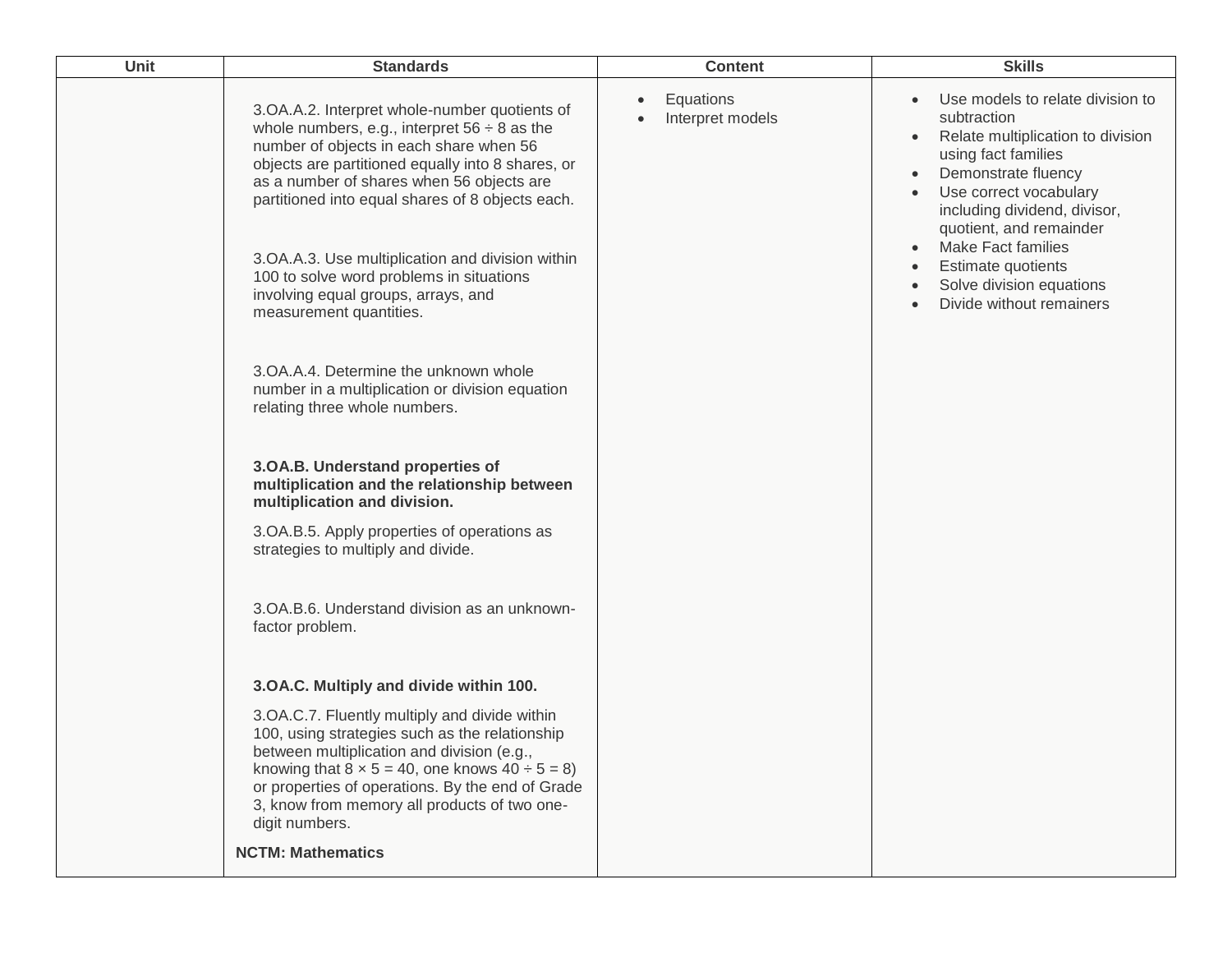| Unit               | <b>Standards</b>                                                                                                                                                                                                                                                                                                                                                                                                                                                                                                                                                                                                                                                                                                                                                                                                                                                                             | <b>Content</b>                                                                                                                                                                                                   | <b>Skills</b>                                                                                                                                                                                                                                        |
|--------------------|----------------------------------------------------------------------------------------------------------------------------------------------------------------------------------------------------------------------------------------------------------------------------------------------------------------------------------------------------------------------------------------------------------------------------------------------------------------------------------------------------------------------------------------------------------------------------------------------------------------------------------------------------------------------------------------------------------------------------------------------------------------------------------------------------------------------------------------------------------------------------------------------|------------------------------------------------------------------------------------------------------------------------------------------------------------------------------------------------------------------|------------------------------------------------------------------------------------------------------------------------------------------------------------------------------------------------------------------------------------------------------|
|                    | NCTM: Grades 3 - 5<br><b>Number &amp; Operations</b><br>Understand meanings of operations and<br>how they relate to one another<br>understand various meanings of multiplication<br>and division;<br>understand the effects of multiplying and<br>dividing whole numbers;<br>identify and use relationships between<br>operations, such as division as the inverse of<br>multiplication, to solve problems;<br><b>Compute fluently and make reasonable</b><br>estimates<br>develop fluency with basic number<br>combinations for multiplication and division and<br>use these combinations to mentally compute<br>related problems, such as 3050<br>develop fluency in adding, subtracting,<br>multiplying, and dividing whole numbers;<br>© Copyright 2010. National Governors Association<br>Center for Best Practices and Council of Chief<br>State School Officers. All rights reserved. |                                                                                                                                                                                                                  |                                                                                                                                                                                                                                                      |
| <b>Measurement</b> | <b>CCSS: Mathematics</b><br><b>CCSS: Grade 3</b><br><b>Measurement &amp; Data</b><br>3.MD.A. Solve problems involving<br>measurement and estimation of intervals of<br>time, liquid volumes, and masses of objects.<br>3.MD.A.2. Measure and estimate liquid volumes<br>and masses of objects using standard units of<br>grams (g), kilograms (kg), and liters (I). Add,<br>subtract, multiply, or divide to solve one-step<br>word problems involving masses or volumes<br>that are given in the same units, e.g., by using                                                                                                                                                                                                                                                                                                                                                                 | The students will know and<br>understand the following content:<br>Customary units of length,<br>$\bullet$<br>capacity, mass, and volume<br>Metric units of length,<br>capacity, mass<br>Estimation<br>$\bullet$ | The students will be able to:<br>Use customary units:<br>Measure length with a ruler:<br>inches and centimeters<br>Compare examples of<br>containers: cup, pint, quart,<br>gallon to measure liquids<br>; weight- ounces, pounds<br>Use metric units |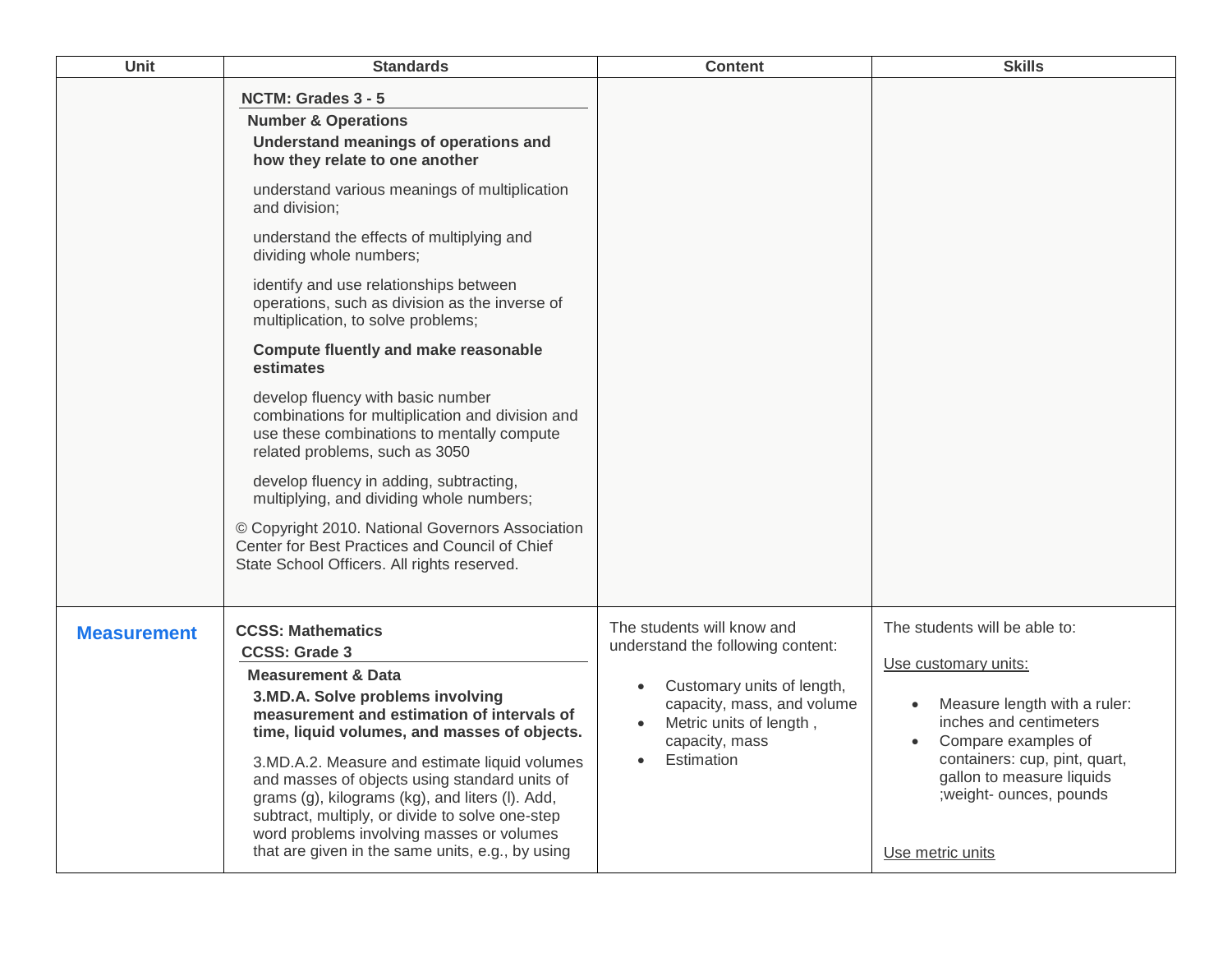| <b>Unit</b> | <b>Standards</b>                                                                                                                                                                                                                                                       | <b>Content</b> | <b>Skills</b>                                                                                                                                                                         |
|-------------|------------------------------------------------------------------------------------------------------------------------------------------------------------------------------------------------------------------------------------------------------------------------|----------------|---------------------------------------------------------------------------------------------------------------------------------------------------------------------------------------|
|             | drawings (such as a beaker with a<br>measurement scale) to represent the problem.<br>3.MD.C. Geometric measurement:<br>understand concepts of area and relate area<br>to multiplication and to addition.                                                               |                | Measure length with a<br>$\bullet$<br>centimeter ruler<br>Compare examples of metric<br>units<br>Identify gram as a unit of mass<br>$\bullet$<br>Identify liter as a unit of capacity |
|             | 3.MD.C.5. Recognize area as an attribute of<br>plane figures and understand concepts of area<br>measurement.                                                                                                                                                           |                | Estimate measurement                                                                                                                                                                  |
|             | 3.MD.C.5a. A square with side length 1 unit,<br>called "a unit square," is said to have "one<br>square unit" of area, and can be used to<br>measure area.                                                                                                              |                |                                                                                                                                                                                       |
|             | 3.MD.C.5b. A plane figure which can be<br>covered without gaps or overlaps by n unit<br>squares is said to have an area of n square<br>units.                                                                                                                          |                |                                                                                                                                                                                       |
|             | 3.MD.C.6. Measure areas by counting unit<br>squares (square cm, square m, square in,<br>square ft, and improvised units).                                                                                                                                              |                |                                                                                                                                                                                       |
|             | 3.MD.C.7. Relate area to the operations of<br>multiplication and addition.                                                                                                                                                                                             |                |                                                                                                                                                                                       |
|             | 3.MD.C.7a. Find the area of a rectangle with<br>whole-number side lengths by tiling it, and show<br>that the area is the same as would be found by<br>multiplying the side lengths.                                                                                    |                |                                                                                                                                                                                       |
|             | 3.MD.C.7b. Multiply side lengths to find areas of<br>rectangles with whole-number side lengths in<br>the context of solving real world and<br>mathematical problems, and represent whole-<br>number products as rectangular areas in<br>mathematical reasoning.        |                |                                                                                                                                                                                       |
|             | 3.MD.C.7c. Use tiling to show in a concrete<br>case that the area of a rectangle with whole-<br>number side lengths a and $b + c$ is the sum of a<br>$\times$ b and a $\times$ c. Use area models to represent the<br>distributive property in mathematical reasoning. |                |                                                                                                                                                                                       |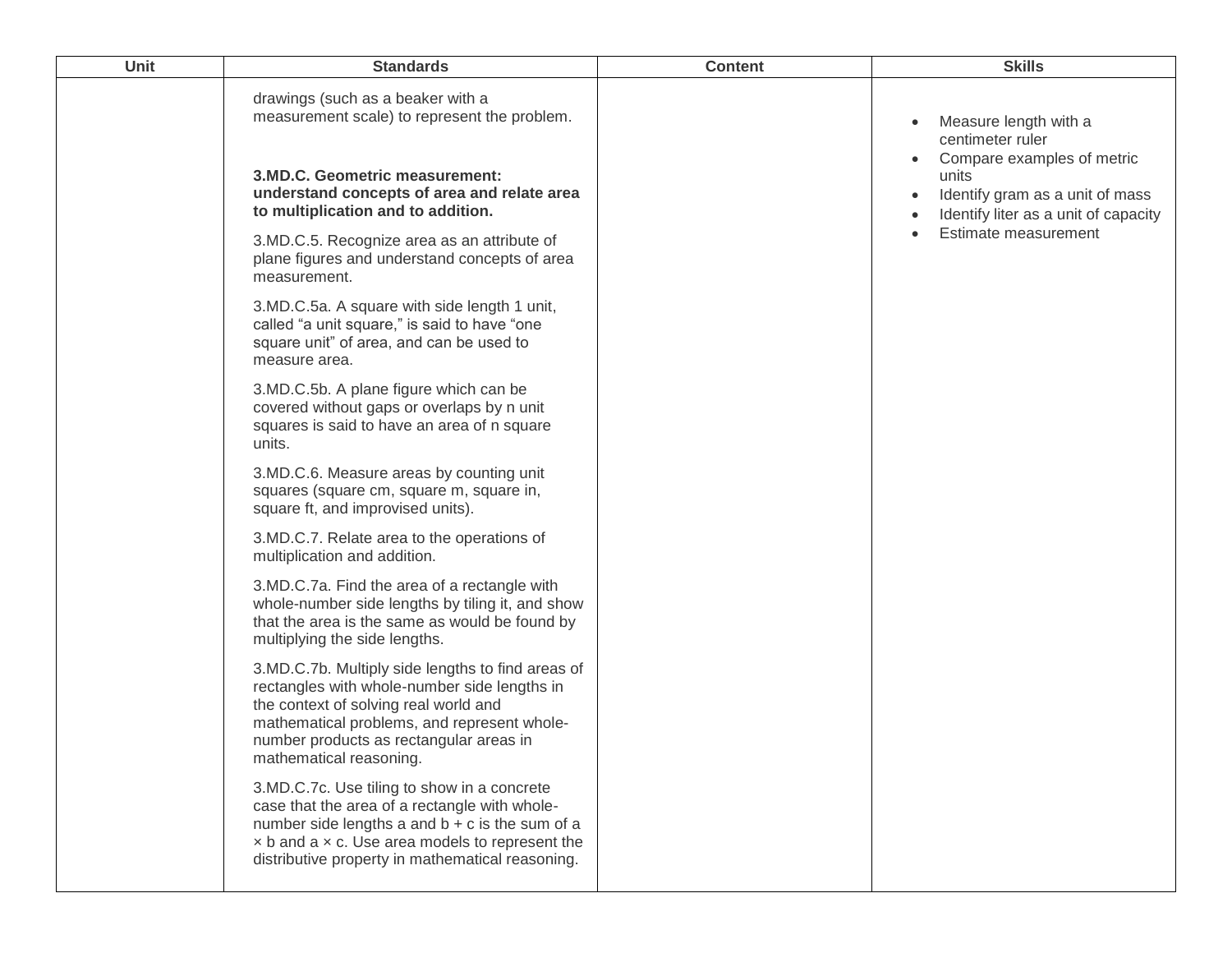| Unit | <b>Standards</b>                                                                                                                                                                                                                                     | <b>Content</b> | <b>Skills</b> |
|------|------------------------------------------------------------------------------------------------------------------------------------------------------------------------------------------------------------------------------------------------------|----------------|---------------|
|      | 3.MD.C.7d. Recognize area as additive. Find<br>areas of rectilinear figures by decomposing<br>them into non-overlapping rectangles and<br>adding the areas of the non-overlapping parts,<br>applying this technique to solve real world<br>problems. |                |               |
|      | <b>NCTM: Mathematics</b>                                                                                                                                                                                                                             |                |               |
|      | NCTM: Grades 3 - 5                                                                                                                                                                                                                                   |                |               |
|      | <b>Measurement</b>                                                                                                                                                                                                                                   |                |               |
|      | Understand measurable attributes of objects<br>and the units, systems, and processes of<br>measurement                                                                                                                                               |                |               |
|      | understand such attributes as length, area,<br>weight, volume, and size of angle and select the<br>appropriate type of unit for measuring each<br>attribute;                                                                                         |                |               |
|      | understand the need for measuring with<br>standard units and become familiar with<br>standard units in the customary and metric<br>systems                                                                                                           |                |               |
|      | carry out simple unit conversions, such as from<br>centimeters to meters, within a system of<br>measurement;                                                                                                                                         |                |               |
|      | understand that measurements are<br>approximations and how differences in units<br>affect precision;                                                                                                                                                 |                |               |
|      | explore what happens to measurements of a<br>two-dimensional shape such as its perimeter<br>and area when the shape is changed in some<br>way.                                                                                                       |                |               |
|      | Apply appropriate techniques, tools, and<br>formulas to determine measurements                                                                                                                                                                       |                |               |
|      | develop strategies for estimating the perimeters,<br>areas, and volumes of irregular shapes;                                                                                                                                                         |                |               |
|      | select and apply appropriate standard units and<br>tools to measure length, area, volume, weight,<br>time, temperature, and the size of angles;                                                                                                      |                |               |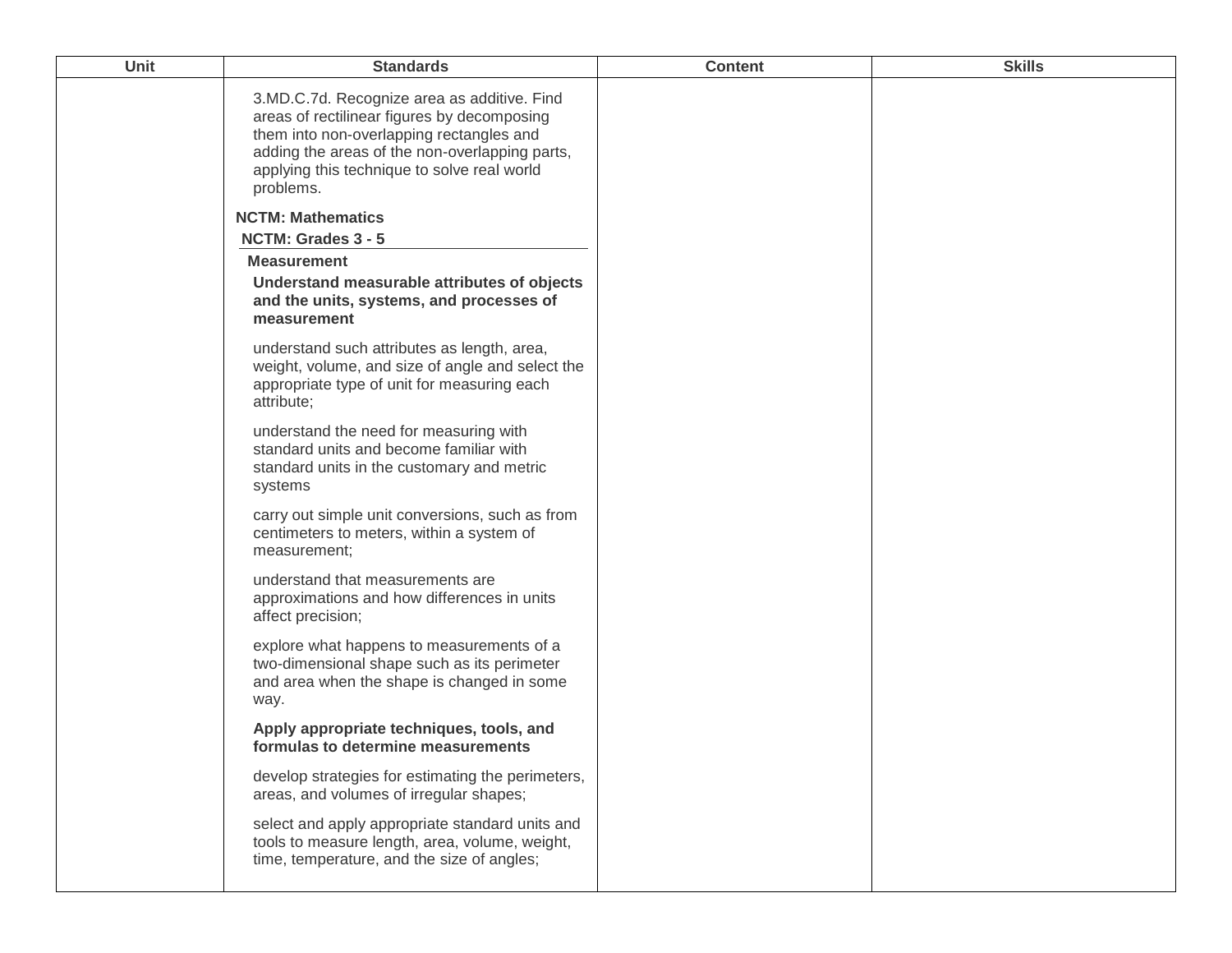| Unit            | <b>Standards</b>                                                                                                                                                                                                                                                                                                                                                                                                                                                                                                                                                                                                                                                                                                                                                                                                                                                                                                                                | <b>Content</b>                                                                                                                                                                                                                                                | <b>Skills</b>                                                                                                                                                                                                                                                                                                                                                                                                                                                                                                                                                                                                                          |
|-----------------|-------------------------------------------------------------------------------------------------------------------------------------------------------------------------------------------------------------------------------------------------------------------------------------------------------------------------------------------------------------------------------------------------------------------------------------------------------------------------------------------------------------------------------------------------------------------------------------------------------------------------------------------------------------------------------------------------------------------------------------------------------------------------------------------------------------------------------------------------------------------------------------------------------------------------------------------------|---------------------------------------------------------------------------------------------------------------------------------------------------------------------------------------------------------------------------------------------------------------|----------------------------------------------------------------------------------------------------------------------------------------------------------------------------------------------------------------------------------------------------------------------------------------------------------------------------------------------------------------------------------------------------------------------------------------------------------------------------------------------------------------------------------------------------------------------------------------------------------------------------------------|
|                 | select and use benchmarks to estimate<br>measurements;<br>develop, understand, and use formulas to find<br>the area of rectangles and related triangles and<br>parallelograms;<br>develop strategies to determine the surface<br>areas and volumes of rectangular solids.<br>© Copyright 2010. National Governors Association<br>Center for Best Practices and Council of Chief<br>State School Officers. All rights reserved.                                                                                                                                                                                                                                                                                                                                                                                                                                                                                                                  |                                                                                                                                                                                                                                                               |                                                                                                                                                                                                                                                                                                                                                                                                                                                                                                                                                                                                                                        |
| <b>Geometry</b> | <b>CCSS: Mathematics</b><br><b>CCSS: Grade 3</b><br><b>Geometry</b><br>3.G.A. Reason with shapes and their<br>attributes.<br>3.G.A.1. Understand that shapes in different<br>categories (e.g., rhombuses, rectangles, and<br>others) may share attributes (e.g., having four<br>sides), and that the shared attributes can define<br>a larger category (e.g., quadrilaterals).<br>Recognize rhombuses, rectangles, and squares<br>as examples of quadrilaterals, and draw<br>examples of quadrilaterals that do not belong to<br>any of these subcategories.<br><b>NCTM: Mathematics</b><br>NCTM: Grades 3 - 5<br><b>Geometry</b><br>Analyze characteristics and properties of<br>two- and three-dimensional geometric<br>shapes and develop mathematical<br>arguments about geometric relationships<br>identify, compare, and analyze attributes of two-<br>and three-dimensional shapes and develop<br>vocabulary to describe the attributes; | Geometric figures and<br>$\bullet$<br>angles<br>Perimeter of an object<br>Area of a quadrilateral<br>$\bullet$<br>Area of composite figures<br>Lines, line segments, rays,<br>$\bullet$<br>vertices, edges, and faces<br>of a solid figure<br>Transformations | The students will be able to:<br>Identify lines, line segments,<br>$\bullet$<br>rays, vertices, edges, and faces<br>of a solid figure<br>Identify and compare geometric<br>figures: (quadrilaterals : square,<br>rectangle, trapezoid, and<br>rhombus) triangles (isosceles,<br>equilateral, scalene), plane<br>figures, types of lines)<br>Identify line of symmetry<br>$\bullet$<br>Identify congruent figures<br>$\bullet$<br>Calculate perimeter and area<br>$\bullet$<br>Use geometric vocabulary<br>$\bullet$<br>Identify acute, obtuse, and right<br>$\bullet$<br>angles<br>Identify transformations. (slides,<br>flips, turns) |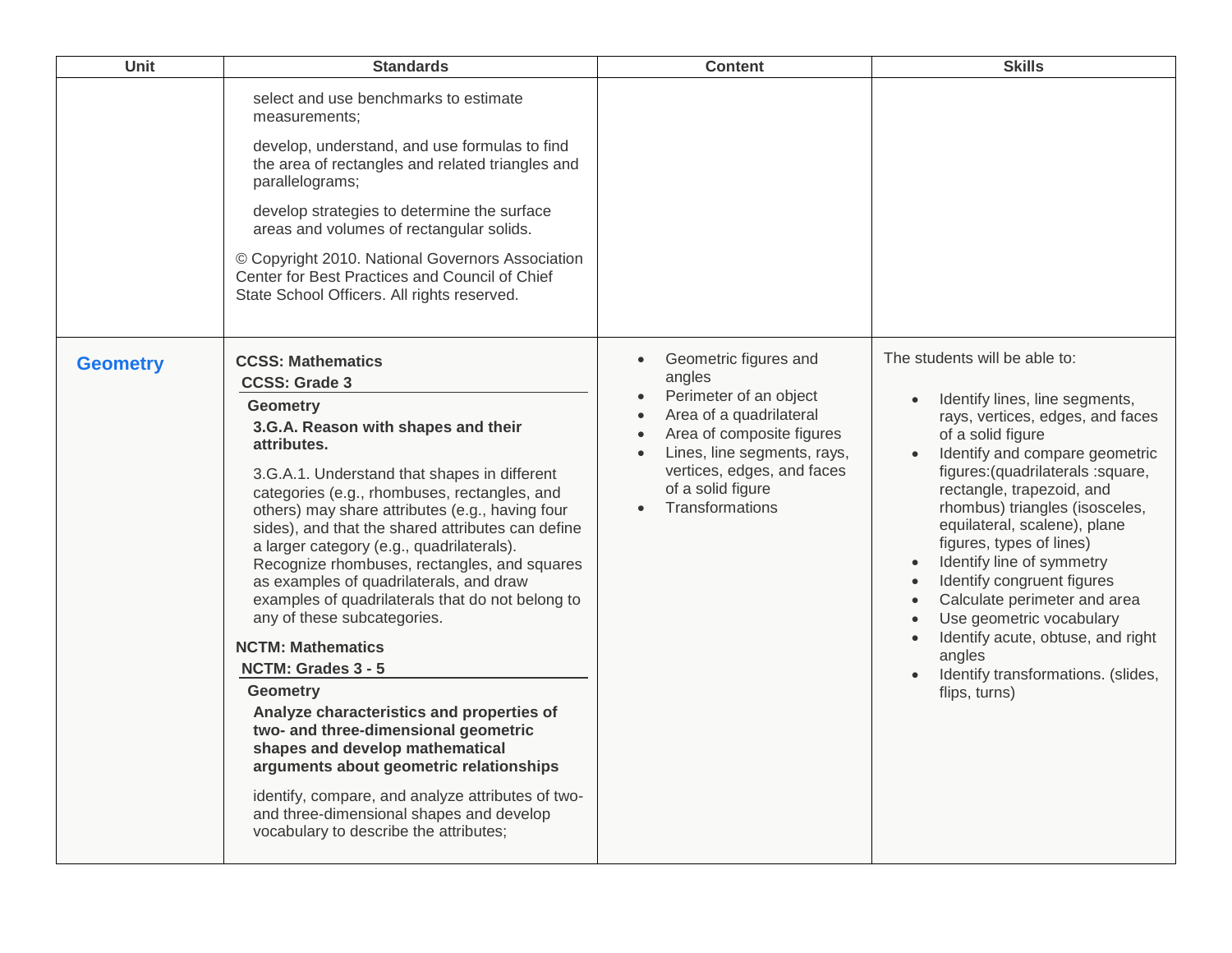| Unit | <b>Standards</b>                                                                                                                                               | <b>Content</b> | <b>Skills</b> |
|------|----------------------------------------------------------------------------------------------------------------------------------------------------------------|----------------|---------------|
|      | classify two- and three-dimensional shapes<br>according to their properties and develop<br>definitions of classes of shapes such as<br>triangles and pyramids; |                |               |
|      | investigate, describe, and reason about the<br>results of subdividing, combining, and<br>transforming shapes;                                                  |                |               |
|      | explore congruence and similarity;                                                                                                                             |                |               |
|      | make and test conjectures about geometric<br>properties and relationships and develop logical<br>arguments to justify conclusions.                             |                |               |
|      | Apply transformations and use symmetry to<br>analyze mathematical situations                                                                                   |                |               |
|      | predict and describe the results of sliding,<br>flipping, and turning two-dimensional shapes;                                                                  |                |               |
|      | describe a motion or a series of motions that will<br>show that two shapes are congruent;                                                                      |                |               |
|      | Use visualization, spatial reasoning, and<br>geometric modeling to solve problems                                                                              |                |               |
|      | build and draw geometric objects;                                                                                                                              |                |               |
|      | identify and build a three-dimensional object<br>from two-dimensional representations of that<br>object;                                                       |                |               |
|      | identify and draw a two-dimensional<br>representation of a three-dimensional object;                                                                           |                |               |
|      | recognize geometric ideas and relationships<br>and apply them to other disciplines and to<br>problems that arise in the classroom or in<br>everyday life.      |                |               |
|      | © Copyright 2010. National Governors Association<br>Center for Best Practices and Council of Chief<br>State School Officers. All rights reserved.              |                |               |
|      |                                                                                                                                                                |                |               |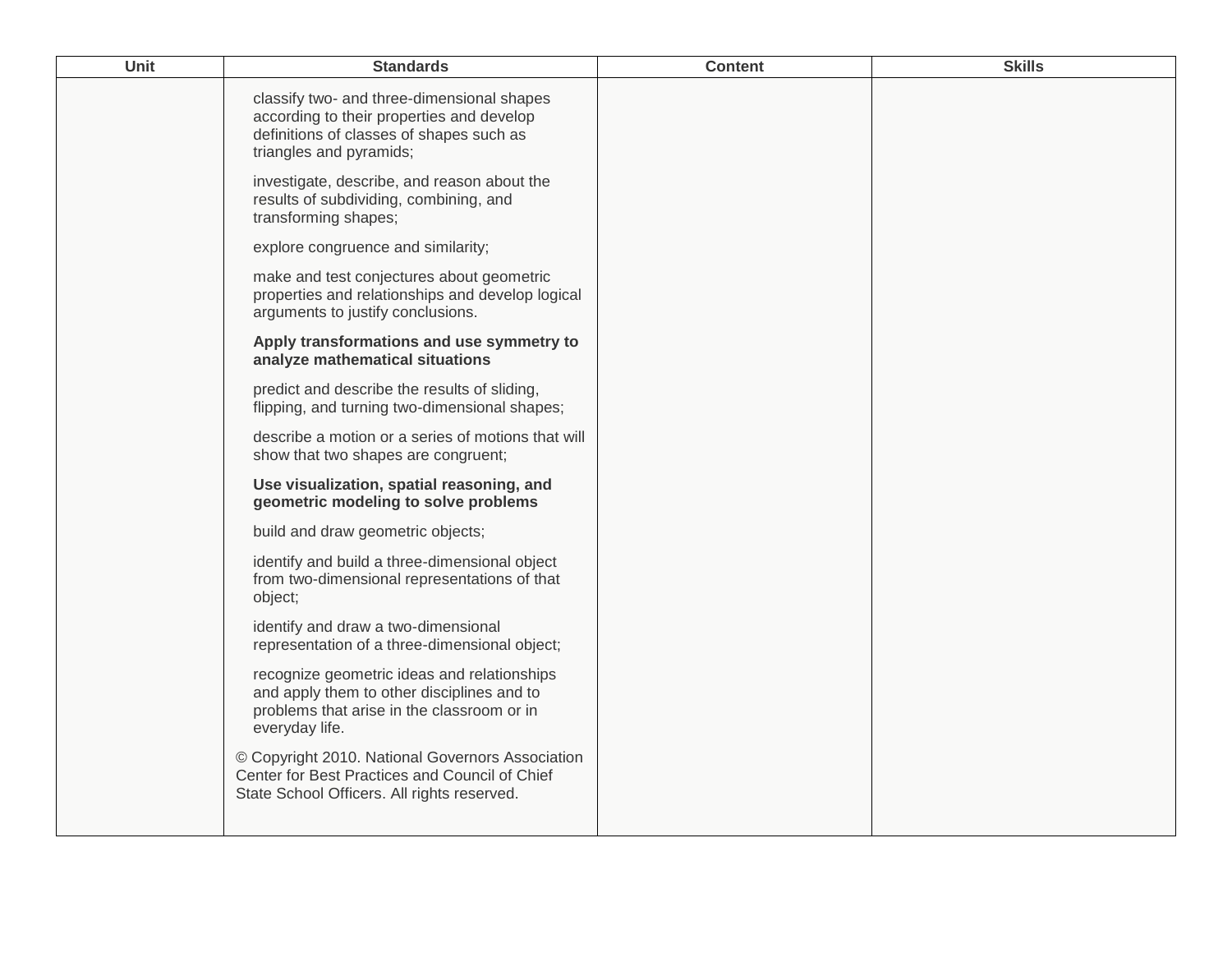| Unit<br><b>Standards</b>                                                                                                                                                                                                                                                                                                                                                                                                                                                                                                                                                                                                                                                                                                                                                                                                                                                                                                                                                                                                                                                                                                                                                                                                                                                                                                                                                                                                                                                                                              | <b>Content</b>                                                                                                                                                                                                                                                      | <b>Skills</b>                                                                                                                                                                                                                                                                                                                                                                                                                                                         |
|-----------------------------------------------------------------------------------------------------------------------------------------------------------------------------------------------------------------------------------------------------------------------------------------------------------------------------------------------------------------------------------------------------------------------------------------------------------------------------------------------------------------------------------------------------------------------------------------------------------------------------------------------------------------------------------------------------------------------------------------------------------------------------------------------------------------------------------------------------------------------------------------------------------------------------------------------------------------------------------------------------------------------------------------------------------------------------------------------------------------------------------------------------------------------------------------------------------------------------------------------------------------------------------------------------------------------------------------------------------------------------------------------------------------------------------------------------------------------------------------------------------------------|---------------------------------------------------------------------------------------------------------------------------------------------------------------------------------------------------------------------------------------------------------------------|-----------------------------------------------------------------------------------------------------------------------------------------------------------------------------------------------------------------------------------------------------------------------------------------------------------------------------------------------------------------------------------------------------------------------------------------------------------------------|
| <b>CCSS: Mathematics</b><br><b>Fractions</b><br><b>CCSS: Grade 3</b><br><b>Number &amp; Operations-Fractions</b><br>3.NF.A. Develop understanding of fractions<br>as numbers.<br>3.NF.A.1. Understand a fraction 1/b as the<br>quantity formed by 1 part when a whole is<br>partitioned into b equal parts; understand a<br>fraction a/b as the quantity formed by a parts of<br>size 1/b.<br>3.NF.A.2. Understand a fraction as a number on<br>the number line; represent fractions on a<br>number line diagram.<br>3.NF.A.2a. Represent a fraction 1/b on a<br>number line diagram by defining the interval<br>from 0 to 1 as the whole and partitioning it into b<br>equal parts. Recognize that each part has size<br>1/b and that the endpoint of the part based at 0<br>locates the number 1/b on the number line.<br>3.NF.A.2b. Represent a fraction a/b on a<br>number line diagram by marking off a lengths<br>1/b from 0. Recognize that the resulting interval<br>has size a/b and that its endpoint locates the<br>number a/b on the number line.<br>3.NF.A.3a. Understand two fractions as<br>equivalent (equal) if they are the same size, or<br>the same point on a number line.<br>3.NF.A.3b. Recognize and generate simple<br>equivalent fractions, e.g., $1/2 = 2/4$ , $4/6 = 2/3$ ).<br>Explain why the fractions are equivalent, e.g.,<br>by using a visual fraction model.<br>3.NF.A.3c. Express whole numbers as fractions,<br>and recognize fractions that are equivalent to<br>whole numbers. | Fraction identification with<br>equal parts<br>Fraction vocabulary<br>Addition and subtraction of<br>fractions with common<br>denominators<br><b>Equivalent fractions</b><br>Fractions as parts of a<br>whole<br>Parts of a Set<br>Compare fractions<br>Number line | The students will be able to:<br>Understand fractions:<br>Distinguish parts of a whole,<br>$\bullet$<br>parts of a group<br>Compare and order fractions<br>Identify mixed numbers<br>Label fractions on a number line<br>Model and write equivalent<br>fractions<br>Use proper vocabulary<br>(numerator, denominator, mixed<br>number, improper fraction,<br>proper fraction, unit fraction,<br>whole)<br>Recognize fractions as division<br>Identify a unit fraction |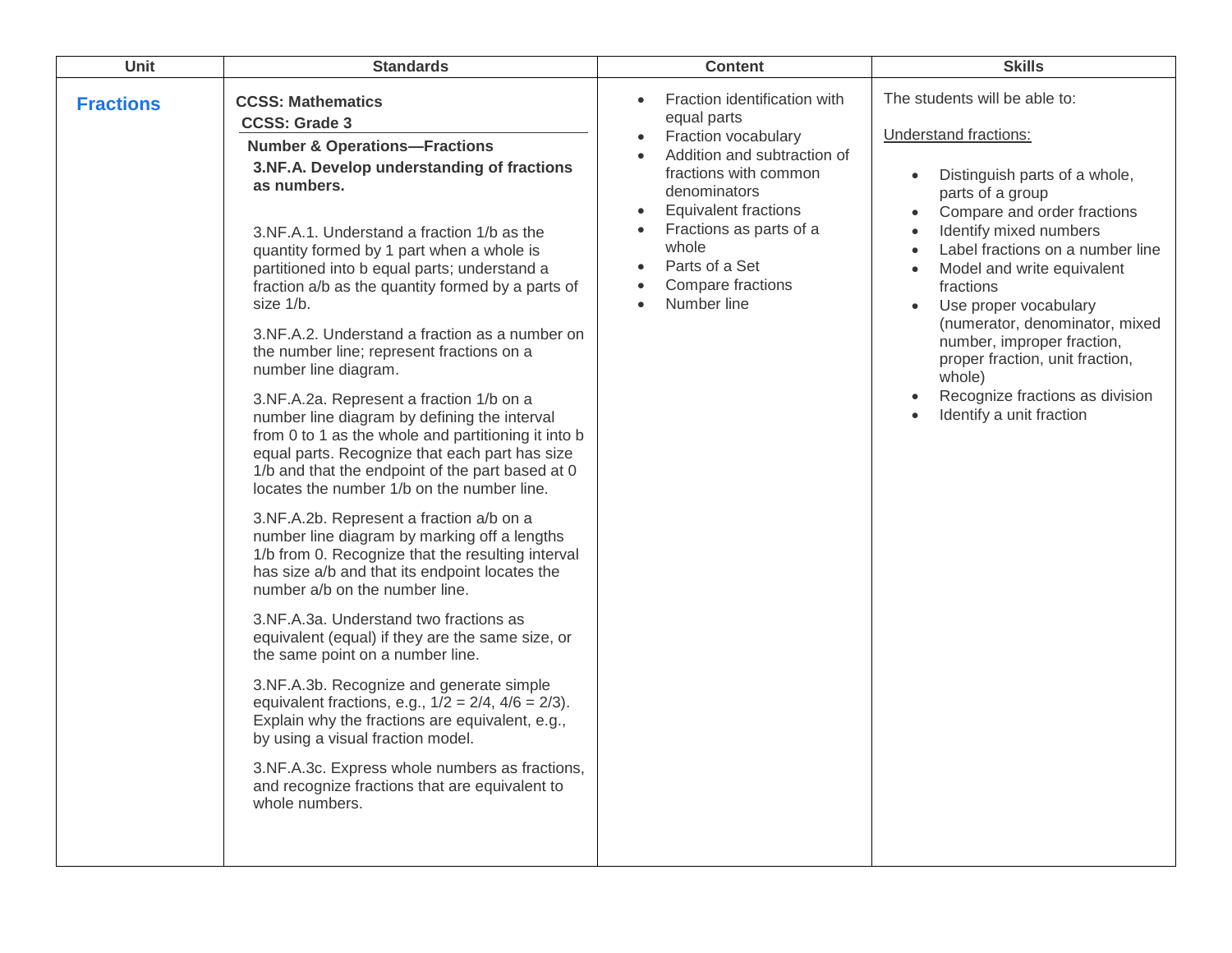| <b>Unit</b>                                  | <b>Standards</b>                                                                                                                                                                                                                                                                           | <b>Content</b>                                                                                                                                              | <b>Skills</b>                                                                                                                                                     |
|----------------------------------------------|--------------------------------------------------------------------------------------------------------------------------------------------------------------------------------------------------------------------------------------------------------------------------------------------|-------------------------------------------------------------------------------------------------------------------------------------------------------------|-------------------------------------------------------------------------------------------------------------------------------------------------------------------|
|                                              | 3.NF.A.3d. Compare two fractions with the<br>same numerator or the same denominator by<br>reasoning about their size. Recognize that<br>comparisons are valid only when the two<br>fractions refer to the same whole. Record the<br>results of comparisons with the symbols $>$ , $=$ , or |                                                                                                                                                             |                                                                                                                                                                   |
|                                              | <b>NCTM: Mathematics</b>                                                                                                                                                                                                                                                                   |                                                                                                                                                             |                                                                                                                                                                   |
|                                              | NCTM: Grades 3 - 5                                                                                                                                                                                                                                                                         |                                                                                                                                                             |                                                                                                                                                                   |
|                                              | <b>Number &amp; Operations</b><br>Understand numbers, ways of representing<br>numbers, relationships among numbers, and<br>number systems                                                                                                                                                  |                                                                                                                                                             |                                                                                                                                                                   |
|                                              | develop understanding of fractions as parts of<br>unit wholes, as parts of a collection, as locations<br>on number lines, and as divisions of whole<br>numbers;                                                                                                                            |                                                                                                                                                             |                                                                                                                                                                   |
|                                              | use models, benchmarks, and equivalent forms<br>to judge the size of fractions;                                                                                                                                                                                                            |                                                                                                                                                             |                                                                                                                                                                   |
|                                              | recognize and generate equivalent forms of<br>commonly used fractions, decimals, and<br>percents;                                                                                                                                                                                          |                                                                                                                                                             |                                                                                                                                                                   |
|                                              | <b>Compute fluently and make reasonable</b><br>estimates                                                                                                                                                                                                                                   |                                                                                                                                                             |                                                                                                                                                                   |
|                                              | use visual models, benchmarks, and equivalent<br>forms to add and subtract commonly used<br>fractions and decimals;                                                                                                                                                                        |                                                                                                                                                             |                                                                                                                                                                   |
|                                              | © Copyright 2010. National Governors Association<br>Center for Best Practices and Council of Chief<br>State School Officers. All rights reserved.                                                                                                                                          |                                                                                                                                                             |                                                                                                                                                                   |
| Data,<br><b>Probability,</b><br>and Graphing | <b>CCSS: Mathematics</b><br><b>CCSS: Grade 3</b><br><b>Measurement &amp; Data</b><br>3.MD.B. Represent and interpret data.<br>3.MD.B.3. Draw a scaled picture graph and a<br>scaled bar graph to represent a data set with                                                                 | The students will know and<br>understand the following content:<br>Collection of data<br>$\bullet$<br>Survey as related to data<br>Table of numbers or data | The students will be able to:<br>Take a survey<br>$\bullet$<br>Record the data<br>Use tally marks<br>Design a pictograph, bar graph,<br>line graph, and line plot |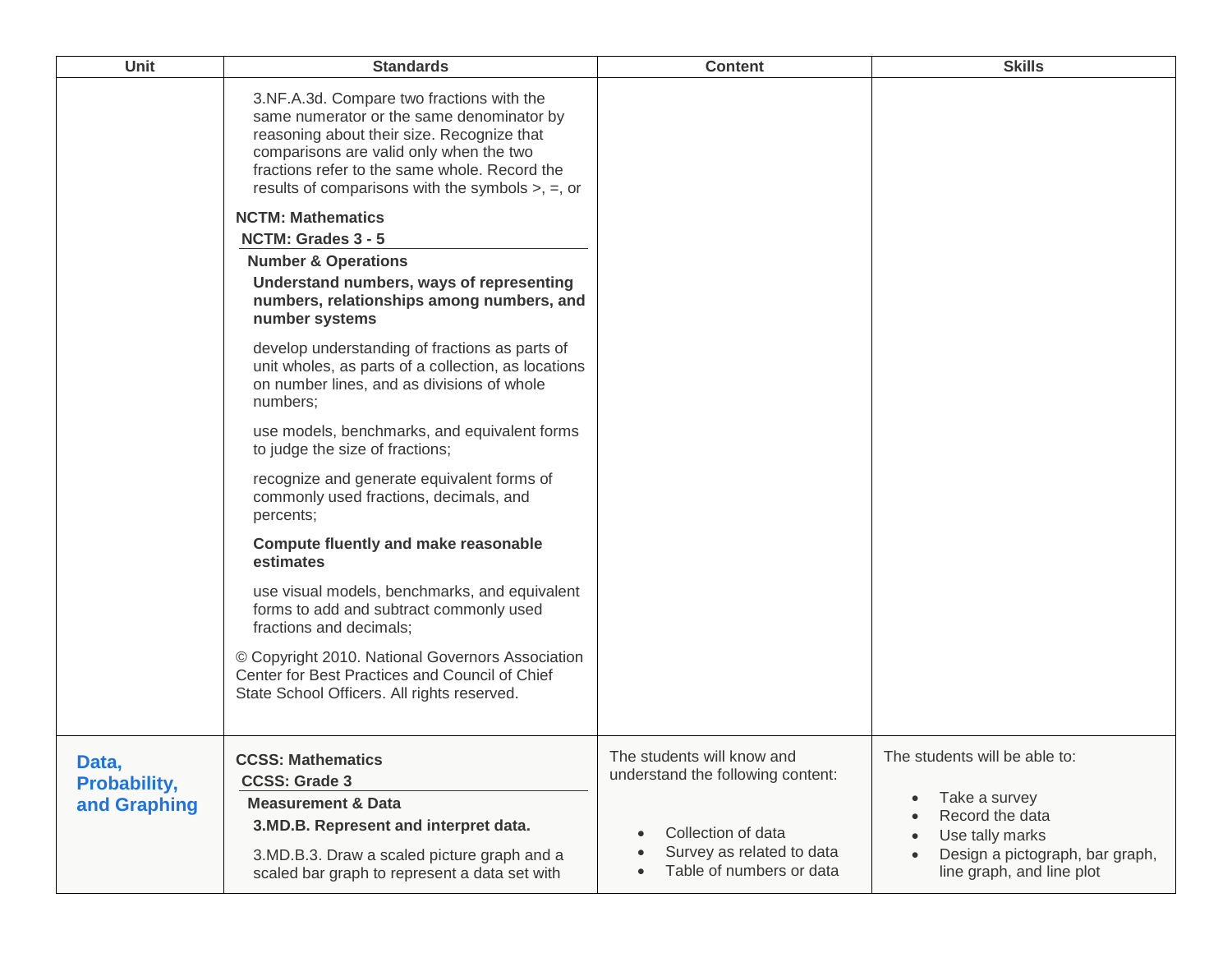| Unit | <b>Standards</b>                                                                                                                                                                                                                                                                                                                                                                                                               | <b>Content</b>                                                                                                                                               | <b>Skills</b>                                                                                                         |
|------|--------------------------------------------------------------------------------------------------------------------------------------------------------------------------------------------------------------------------------------------------------------------------------------------------------------------------------------------------------------------------------------------------------------------------------|--------------------------------------------------------------------------------------------------------------------------------------------------------------|-----------------------------------------------------------------------------------------------------------------------|
|      | several categories. Solve one- and two-step<br>"how many more" and "how many less"<br>problems using information presented in scaled<br>bar graphs.<br>3.MD.B.4. Generate measurement data by<br>measuring lengths using rulers marked with<br>halves and fourths of an inch. Show the data by<br>making a line plot, where the horizontal scale is<br>marked off in appropriate units- whole<br>numbers, halves, or quarters. | Types of graphs: Bar graph,<br>$\bullet$<br>Pictograph, Line graph, and<br>Line Plot<br>Points on a grid<br>Line plots<br>Events and outcomes<br>Predictions | Interpret a key to various graphs<br>Predict the probability of an<br>event<br>Interpret data and make<br>predictions |
|      | <b>NCTM: Mathematics</b>                                                                                                                                                                                                                                                                                                                                                                                                       |                                                                                                                                                              |                                                                                                                       |
|      | NCTM: Grades 3 - 5<br>Data Analysis & Probability<br>Formulate questions that can be addressed<br>with data and collect, organize, and display<br>relevant data to answer them                                                                                                                                                                                                                                                 |                                                                                                                                                              |                                                                                                                       |
|      | design investigations to address a question and<br>consider how data-collection methods affect the<br>nature of the data set;                                                                                                                                                                                                                                                                                                  |                                                                                                                                                              |                                                                                                                       |
|      | collect data using observations, surveys, and<br>experiments;                                                                                                                                                                                                                                                                                                                                                                  |                                                                                                                                                              |                                                                                                                       |
|      | represent data using tables and graphs such as<br>line plots, bar graphs, and line graphs;                                                                                                                                                                                                                                                                                                                                     |                                                                                                                                                              |                                                                                                                       |
|      | Understand and apply basic concepts of<br>probability                                                                                                                                                                                                                                                                                                                                                                          |                                                                                                                                                              |                                                                                                                       |
|      | describe events as likely or unlikely and discuss<br>the degree of likelihood using such words as<br>certain, equally likely, and impossible;                                                                                                                                                                                                                                                                                  |                                                                                                                                                              |                                                                                                                       |
|      | predict the probability of outcomes of simple<br>experiments and test the predictions;                                                                                                                                                                                                                                                                                                                                         |                                                                                                                                                              |                                                                                                                       |
|      | understand that the measure of the likelihood of<br>an event can be represented by a number from<br>0 to 1.                                                                                                                                                                                                                                                                                                                    |                                                                                                                                                              |                                                                                                                       |
|      | <b>Process Standards</b><br><b>Representation</b>                                                                                                                                                                                                                                                                                                                                                                              |                                                                                                                                                              |                                                                                                                       |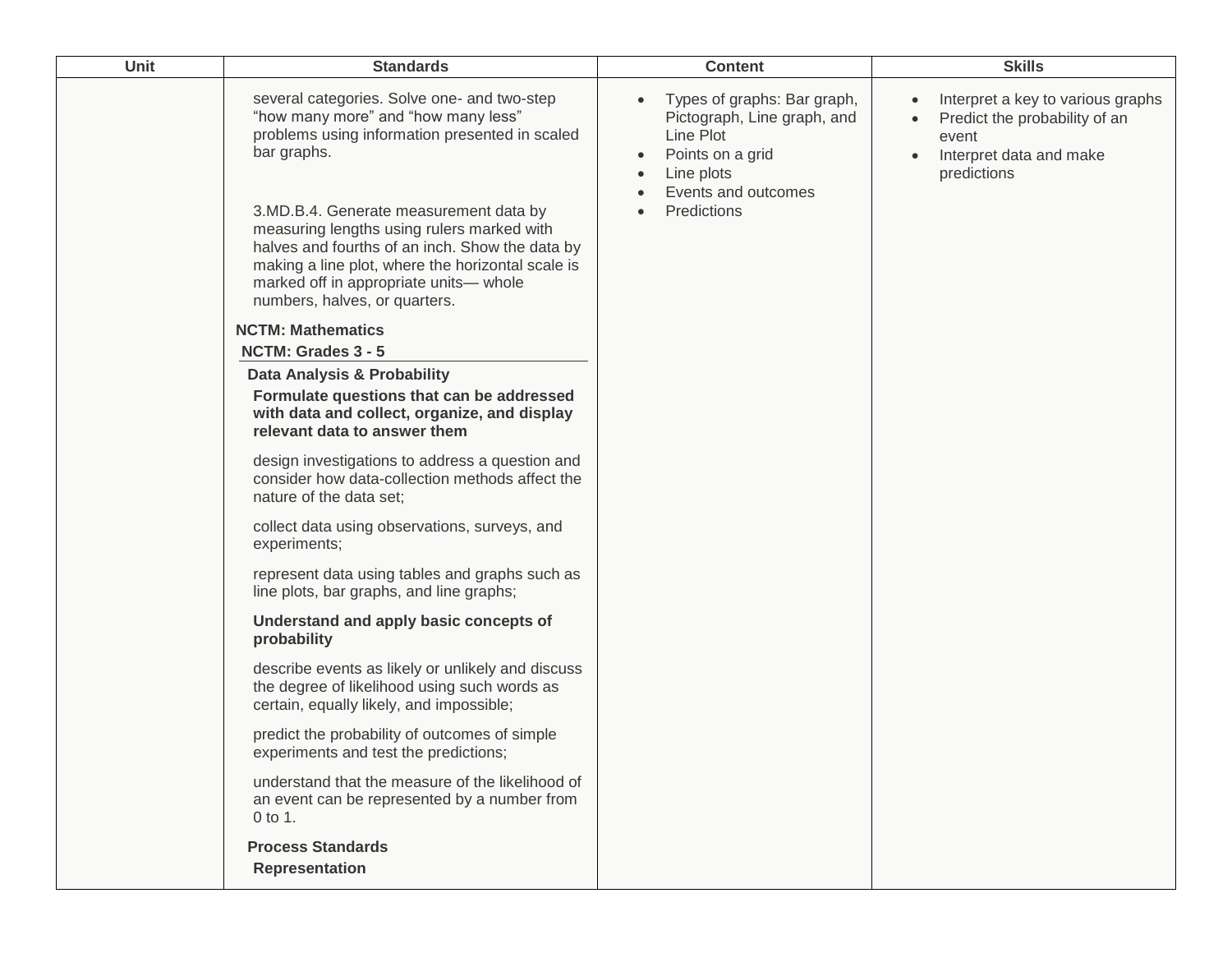| Unit                                  | <b>Standards</b>                                                                                                                                                                                                                                                                                                                                                                                                                                                                                                                                                                                                                                                                                                                                                                                                                                                                                | <b>Content</b>                                                                                                                                 | <b>Skills</b>                                                                                                                                                                                                                                                              |
|---------------------------------------|-------------------------------------------------------------------------------------------------------------------------------------------------------------------------------------------------------------------------------------------------------------------------------------------------------------------------------------------------------------------------------------------------------------------------------------------------------------------------------------------------------------------------------------------------------------------------------------------------------------------------------------------------------------------------------------------------------------------------------------------------------------------------------------------------------------------------------------------------------------------------------------------------|------------------------------------------------------------------------------------------------------------------------------------------------|----------------------------------------------------------------------------------------------------------------------------------------------------------------------------------------------------------------------------------------------------------------------------|
| <b>Time and</b>                       | Create and use representations to organize,<br>record, and communicate mathematical ideas<br>© Copyright 2010. National Governors Association<br>Center for Best Practices and Council of Chief<br>State School Officers. All rights reserved.<br><b>CCSS: Mathematics</b><br><b>CCSS: Grade 3</b>                                                                                                                                                                                                                                                                                                                                                                                                                                                                                                                                                                                              | The students will know and<br>understand the following content:                                                                                | The students will be able to:                                                                                                                                                                                                                                              |
| <b>Money</b>                          | <b>Measurement &amp; Data</b><br>3.MD.A. Solve problems involving<br>measurement and estimation of intervals of<br>time, liquid volumes, and masses of objects.<br>3.MD.A.1. Tell and write time to the nearest<br>minute and measure time intervals in minutes.<br>Solve word problems involving addition and<br>subtraction of time intervals in minutes, e.g., by<br>representing the problem on a number line<br>diagram.<br><b>NCTM: Mathematics</b><br>NCTM: Grades 3 - 5<br><b>Measurement</b><br>Apply appropriate techniques, tools, and<br>formulas to determine measurements<br>select and apply appropriate standard units and<br>tools to measure length, area, volume, weight,<br>time, temperature, and the size of angles;<br>© Copyright 2010. National Governors Association<br>Center for Best Practices and Council of Chief<br>State School Officers. All rights reserved. | Methods of telling time<br>Elapsed time<br>Money- counting bills and<br>coins<br>Change identification<br>Addition and subtraction of<br>money | Tell time using analog and digital clocks:<br>Indicate time using A.M. and<br>P.M.<br>Determine elapsed time<br>Count money:<br>Identify coins and their values<br>$\bullet$<br>Determine change<br>Use of dollar sign and decimal<br>point when adding and<br>subtraction |
| 2 digit by 1<br><b>Multiplication</b> | <b>CCSS: Mathematics</b><br><b>CCSS: Grade 3</b><br><b>Measurement &amp; Data</b>                                                                                                                                                                                                                                                                                                                                                                                                                                                                                                                                                                                                                                                                                                                                                                                                               | Multiples of 10 and 100<br>Multiplication of 2 digit<br>numbers by a 1 digit<br>number                                                         | The students will be able to:<br>Look for patterns when<br>$\bullet$<br>multiplying 10s and 100s                                                                                                                                                                           |